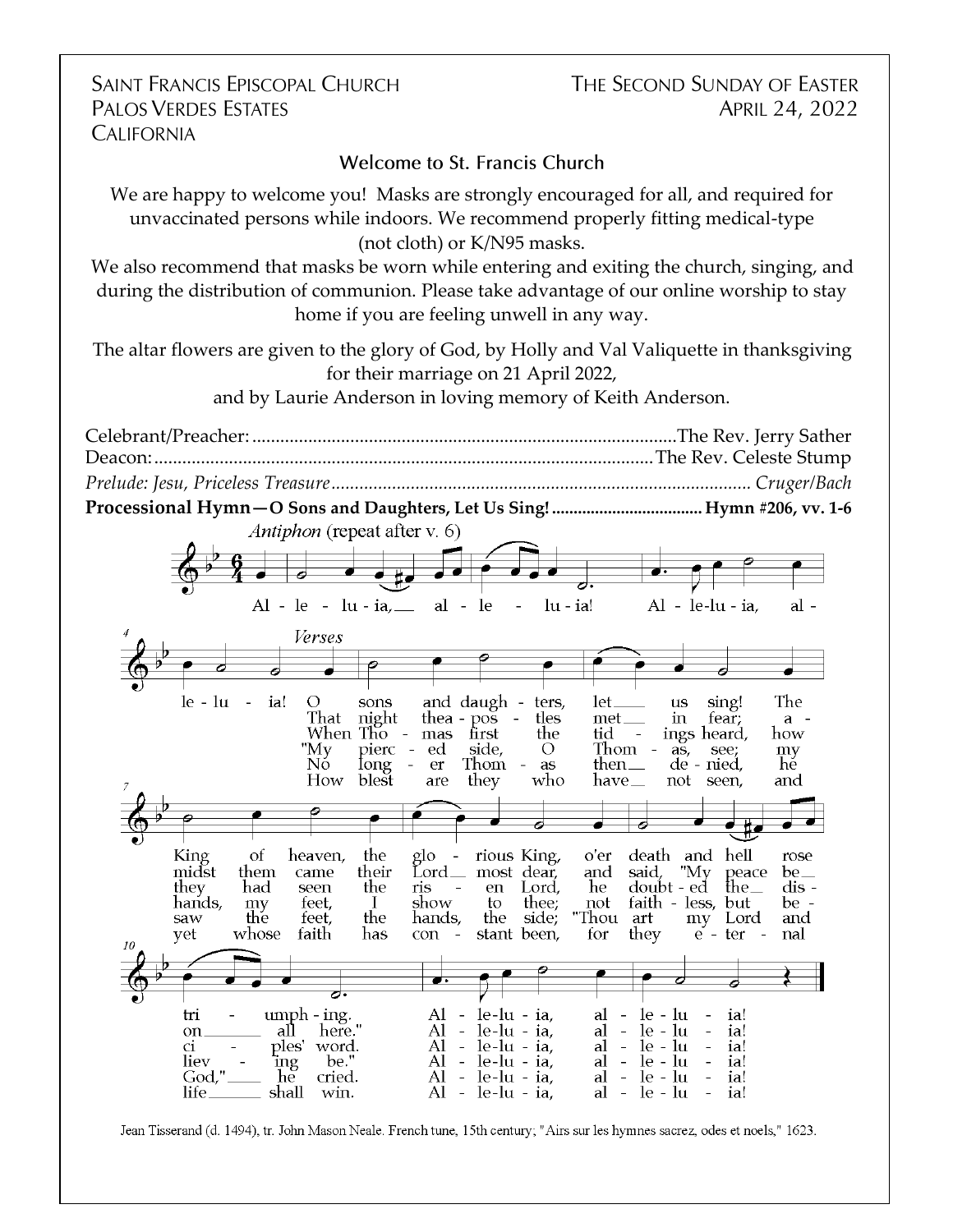| (this and all similar page refs. refer to Book of Common Prayer-the red book in the pew rack in front of you)                                                                                                                                                                                                                                                                                                                                                                                                                                                                                                                                                                                                                                                                                                                               |  |
|---------------------------------------------------------------------------------------------------------------------------------------------------------------------------------------------------------------------------------------------------------------------------------------------------------------------------------------------------------------------------------------------------------------------------------------------------------------------------------------------------------------------------------------------------------------------------------------------------------------------------------------------------------------------------------------------------------------------------------------------------------------------------------------------------------------------------------------------|--|
| When the temple police had brought the apostles, they had them stand before the council.<br>The high priest questioned them, saying, "We gave you strict orders not to teach in this<br>name, yet here you have filled Jerusalem with your teaching and you are determined to<br>bring this man's blood on us." But Peter and the apostles answered, "We must obey God<br>rather than any human authority. The God of our ancestors raised up Jesus, whom you<br>had killed by hanging him on a tree. God exalted him at his right hand as Leader and Sav-<br>ior that he might give repentance to Israel and forgiveness of sins. And we are witnesses<br>to these things, and so is the Holy Spirit whom God has given to those who obey him."<br>John to the seven churches that are in Asia: Grace to you and peace from him who is and |  |
| who was and who is to come, and from the seven spirits who are before his throne, and<br>from Jesus Christ, the faithful witness, the firstborn of the dead, and the ruler of the kings<br>of the earth.<br>To him who loves us and freed us from our sins by his blood, and made us to be a king-<br>dom, priests serving his God and Father, to him be glory and dominion forever and ever.<br>Amen.                                                                                                                                                                                                                                                                                                                                                                                                                                      |  |
| Look! He is coming with the clouds; every eye will see him, even those who pierced him;<br>and on his account all the tribes of the earth will wail. So it is to be. Amen.<br>"I am the Alpha and the Omega," says the Lord God, who is and who was and who is to<br>come, the Almighty.                                                                                                                                                                                                                                                                                                                                                                                                                                                                                                                                                    |  |
| When it was evening on that day, the first day of the week, and the doors of the house<br>where the disciples had met were locked for fear of the Jews, Jesus came and stood among<br>them and said, "Peace be with you." After he said this, he showed them his hands and his<br>side. Then the disciples rejoiced when they saw the Lord. Jesus said to them again, "Peace<br>be with you. As the Father has sent me, so I send you." When he had said this, he breathed<br>on them and said to them, "Receive the Holy Spirit. If you forgive the sins of any, they are<br>forgiven them; if you retain the sins of any, they are retained."                                                                                                                                                                                             |  |
| But Thomas (who was called the Twin), one of the twelve, was not with them when Jesus<br>came. So the other disciples told him, "We have seen the Lord." But he said to them,<br>"Unless I see the mark of the nails in his hands, and put my finger in the mark of the nails<br>and my hand in his side, I will not believe."                                                                                                                                                                                                                                                                                                                                                                                                                                                                                                              |  |
| A week later his disciples were again in the house, and Thomas was with them. Although                                                                                                                                                                                                                                                                                                                                                                                                                                                                                                                                                                                                                                                                                                                                                      |  |

the doors were shut, Jesus came and stood among them and said, "Peace be with you." Then he said to Thomas, "Put your finger here and see my hands. Reach out your hand and put it in my side. Do not doubt but believe." Thomas answered him, "My Lord and my God!" Jesus said to him, "Have you believed because you have seen me? Blessed are those who have not seen and yet have come to believe."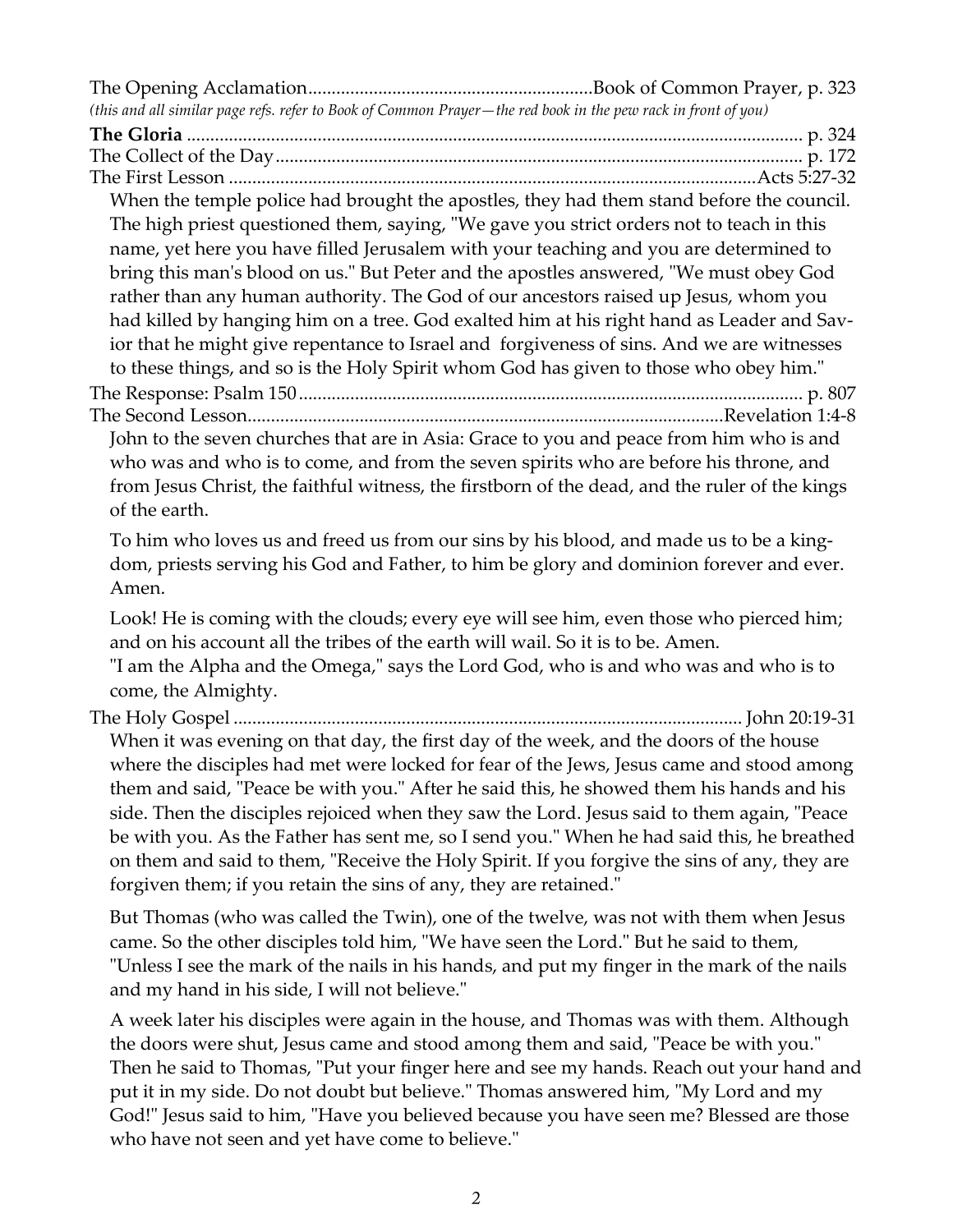Now Jesus did many other signs in the presence of his disciples, which are not written in this book. But these are written so that you may come to believe that Jesus is the Messiah, the Son of God, and that through believing you may have life in his name.

| <b>Welcome and Announcements</b> |                                                                                      |
|----------------------------------|--------------------------------------------------------------------------------------|
|                                  | Offertory Prayer All things come of thee O Lord, and of thine own have we given thee |
|                                  |                                                                                      |
|                                  |                                                                                      |

*The clergy will carry the Sacrament to anyone in the congregation who is unable to come forward for Holy Communion. Please inform one of the ushers if you would like to be served at your seat. Gluten-free Communion wafers are now carried alongside regular wafers at Holy Communion. If you require one of these, simply ask at the Altar rail.*

**Post Communion Prayer** ........................................................................................................... **p. 339** Blessing and Sending Forth ....................................................................................................... p. 339 **Closing Hymn: Now the Green Blade Riseth ..................................................Hymn #204, v. 1-4**